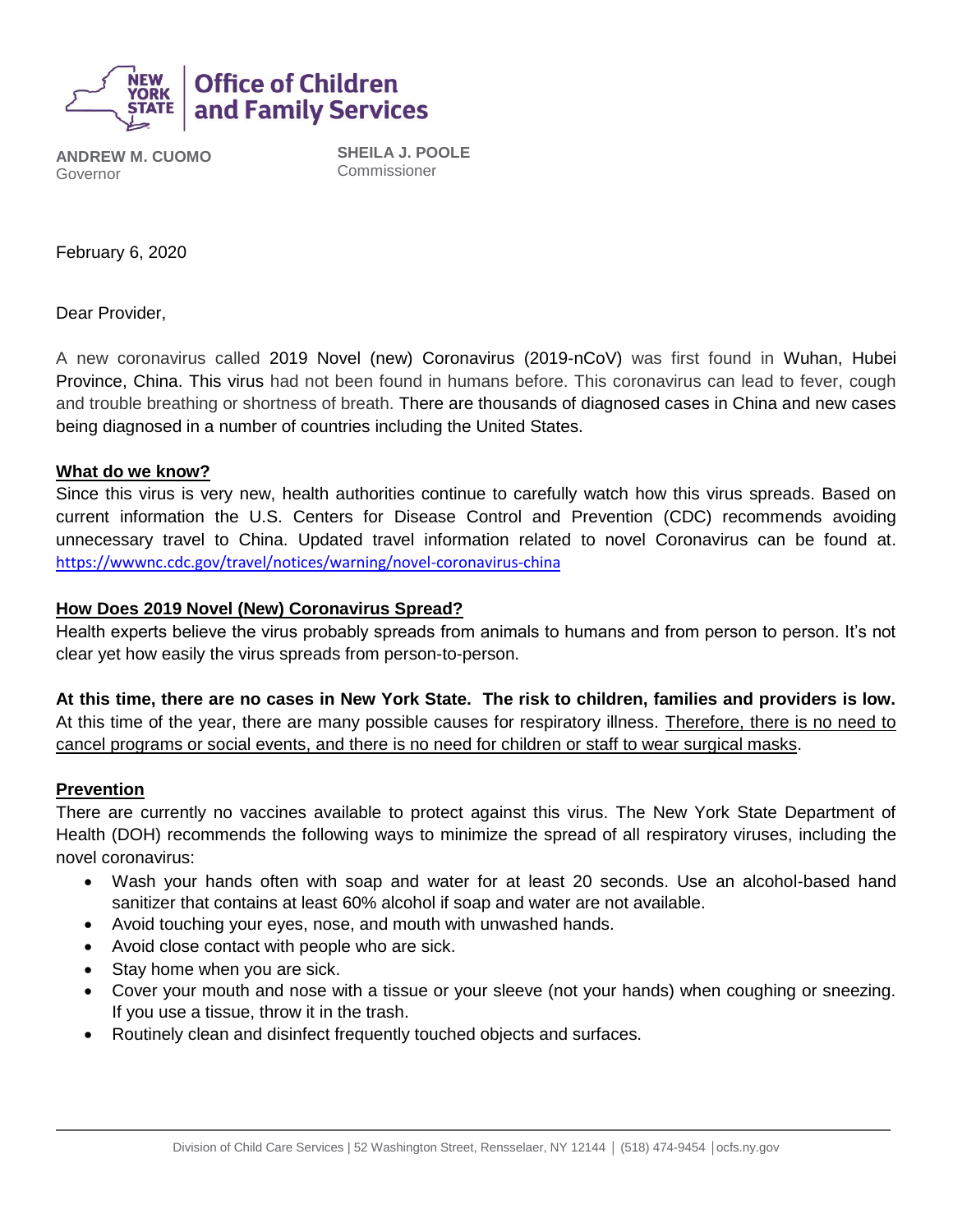# **Symptoms**

Information to date suggests that novel coronavirus causes mild-to-moderate illness and symptoms like the flu, including fever, cough, and difficulty breathing.

# **Are visitors from China being screened?**

Yes, as of February  $2^{nd}$  new screening protocols are in place for individuals entering the US from China at designated airports.

Child care programs may have children or staff who have traveled to various areas in Asia, including China. Children should not be excluded from programs or activities based on race, country of origin, or family member's recent travel, including to any part of China. The NYS Department of Health and local departments of health determine if a child or staff member without symptoms who has traveled needs to stay home.

# **Important Health Information for Those Who Have Recently Traveled to Wuhan, Hubei Province, China**

If a child or anyone else at your program recently traveled to Wuhan, China and is sick with fever, cough or trouble breathing; OR develops symptoms within 14 days of traveling there, they should:

- Seek medical care right away. Call ahead and tell them about the travel and symptoms.
- Avoid contact with others.
- Stay home, except for seeking medical care.
- CDC recommends that travelers avoid all nonessential travel to China.
- Cover their mouth and nose with a tissue or their sleeve (not their hands) when coughing or sneezing.
- Wash hands often with soap and warm water for at least 20 seconds. If soap and water are not available, use an alcohol-based hand sanitizer that contains at least 60% alcohol.
- Contact their local health department.
- **Individuals who have returned from mainland China after February 2, 2020**: The federal government has issued a requirement for up to 14 days of either mandatory quarantine or monitored self-quarantine (depending on travel areas in China) for individuals returning from mainland China after February 2, 2020. This means that children and staff impacted should NOT report to work or child care programs for up to 14 days after leaving mainland China. The number of days is dependent on their last date in mainland China. Individuals should contact their local health department.
- **Individuals who have returned from mainland China before February 2, 2020 and have no symptoms of illness**: Children and child care program staff who returned to the US from mainland China before February 2, 2020, and have no symptoms of illness, may return to child care programs immediately.
- **Individuals who have returned from mainland China in the last two weeks and have a fever or cough or shortness of breath**: Individuals should call their medical provider and report their symptoms and travel history. They should not attend child care programs until they have been evaluated by a physician and told they are no longer sick. If a child or other individual exhibits symptoms while at your program, follow your program's plan for isolating an ill person until the person has left the premises and you have disinfected properly.

This is an emerging, rapidly changing situation. For questions please contact your local department of health or the NYS Department of Health Novel Coronavirus hotline at **1-888-364-3065.**